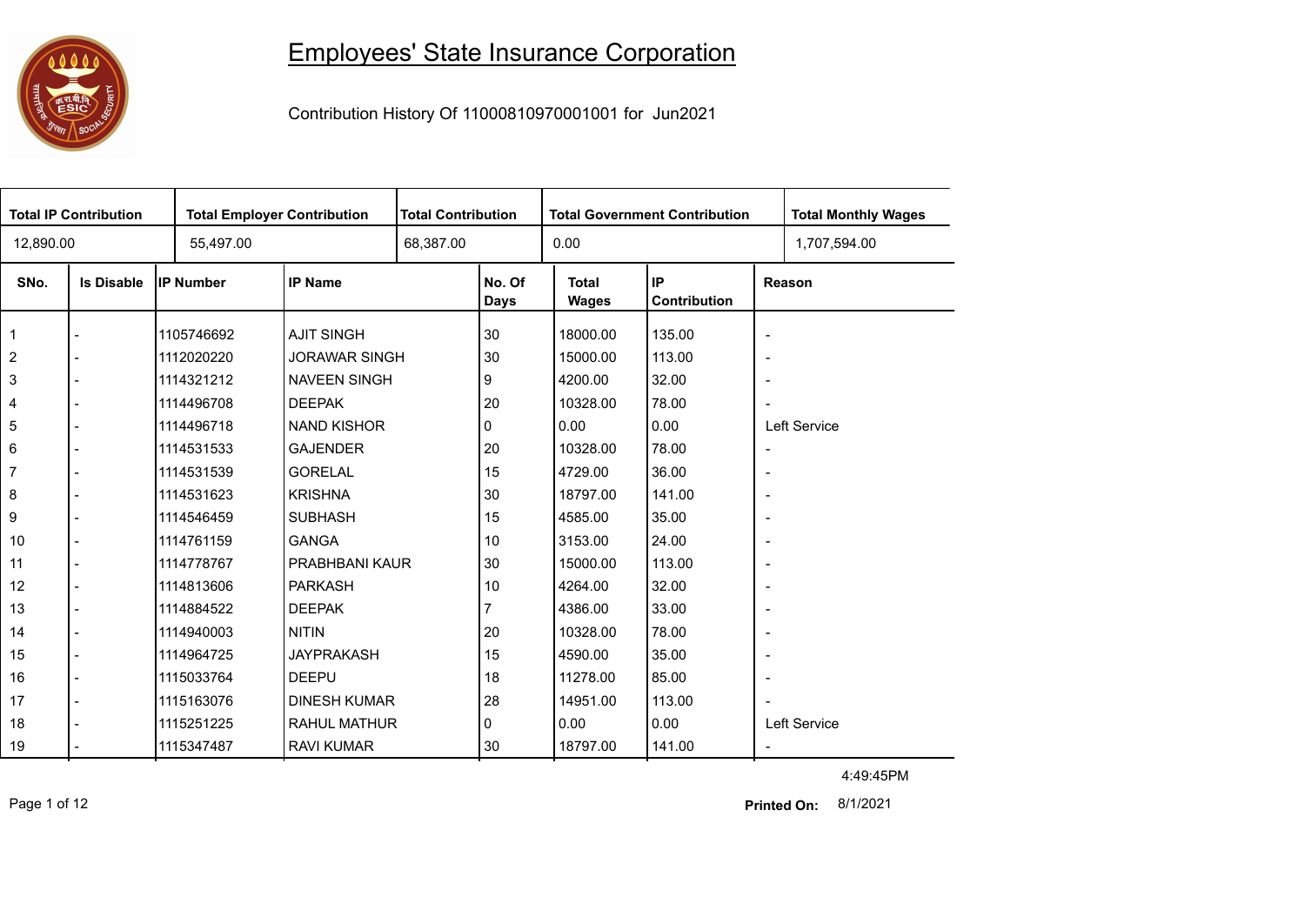| SNo. | <b>Is Disable</b> | <b>IP Number</b> | <b>IP Name</b>         | No. Of      | <b>Total</b> | IP           | <b>Reason</b>            |
|------|-------------------|------------------|------------------------|-------------|--------------|--------------|--------------------------|
|      |                   |                  |                        | <b>Days</b> | <b>Wages</b> | Contribution |                          |
| 20   |                   | 1115348483       | <b>ANIL KUMAR</b>      | 30          | 13826.00     | 104.00       |                          |
| 21   |                   | 1115368274       | <b>MURARI LAL</b>      | 0           | 0.00         | 0.00         | Left Service             |
| 22   |                   | 1115368278       | <b>BABU LAL</b>        | 10          | 4860.00      | 37.00        |                          |
| 23   |                   | 1115391456       | HARI RAM MANDAL        | 30          | 16376.00     | 123.00       |                          |
| 24   |                   | 1115464256       | <b>NASIR HUSSAIN</b>   | 24          | 16041.00     | 121.00       |                          |
| 25   |                   | 1115480319       | <b>REKHA</b>           | 0           | 0.00         | 0.00         | Left Service             |
| 26   |                   | 1115480323       | <b>RACHNA</b>          | 0           | 0.00         | 0.00         | Left Service             |
| 27   |                   | 1115535883       | <b>KRISHAN KUMAR</b>   | 0           | 0.00         | 0.00         | Left Service             |
| 28   |                   | 1115549923       | <b>MOD ZILANI</b>      | 30          | 18797.00     | 141.00       |                          |
| 29   |                   | 1115551549       | PRAHLAD GOSWAMI        | 4           | 2465.00      | 19.00        |                          |
| 30   |                   | 1115587645       | <b>ABDHESH SINGH</b>   | 0           | 0.00         | 0.00         | Left Service             |
| 31   |                   | 1115605972       | AARIF                  | 29          | 10080.00     | 76.00        |                          |
| 32   |                   | 1115606024       | ARJUN                  | 0           | 0.00         | 0.00         | Left Service             |
| 33   |                   | 1115606058       | <b>HARIOM GOSHWAMI</b> | 5           | 2880.00      | 22.00        | $\overline{\phantom{a}}$ |
| 34   |                   | 1115606159       | <b>RANVEER RAWAT</b>   | 30          | 10428.00     | 79.00        |                          |
| 35   |                   | 1115606167       | <b>VIKASH HARIJAN</b>  | 7           | 3402.00      | 26.00        |                          |
| 36   |                   | 1115623429       | AAMIR KHAN             | 29          | 10080.00     | 76.00        |                          |
| 37   |                   | 1115623436       | SAHRUKH KHAN           | 30          | 10428.00     | 79.00        |                          |
| 38   |                   | 1115623442       | <b>MOHD SHAKEEL</b>    | 29          | 9144.00      | 69.00        |                          |
| 39   |                   | 1115623457       | <b>ROHIT</b>           | 30          | 10428.00     | 79.00        |                          |
| 40   |                   | 1115643555       | <b>JEETU</b>           | 0           | 0.00         | 0.00         | Left Service             |
| 41   |                   | 1115643651       | <b>SHENKI</b>          |             | 3402.00      | 26.00        |                          |
| 42   |                   | 1115643655       | <b>ANKUSH</b>          | 10          | 4860.00      | 37.00        |                          |
| 43   |                   | 1115662354       | <b>RANJEET SINGH</b>   | 0           | 0.00         | 0.00         | Left Service             |
| 44   |                   | 1115662402       | TITU KUSHWAH           | 0           | 0.00         | 0.00         | Left Service             |
| 45   |                   | 1115663498       | <b>RAHUL KUMAR</b>     | 29          | 12848.00     | 97.00        | $\overline{\phantom{a}}$ |
| 46   |                   | 1115663511       | SHIVA DEV              | 30          | 20430.00     | 154.00       |                          |
| 47   |                   | 1115663579       | PREM CHAND             | 0           | 0.00         | 0.00         | Left Service             |
| 48   |                   | 1115663677       | <b>RAJPAL</b>          | 30          | 9459.00      | 71.00        |                          |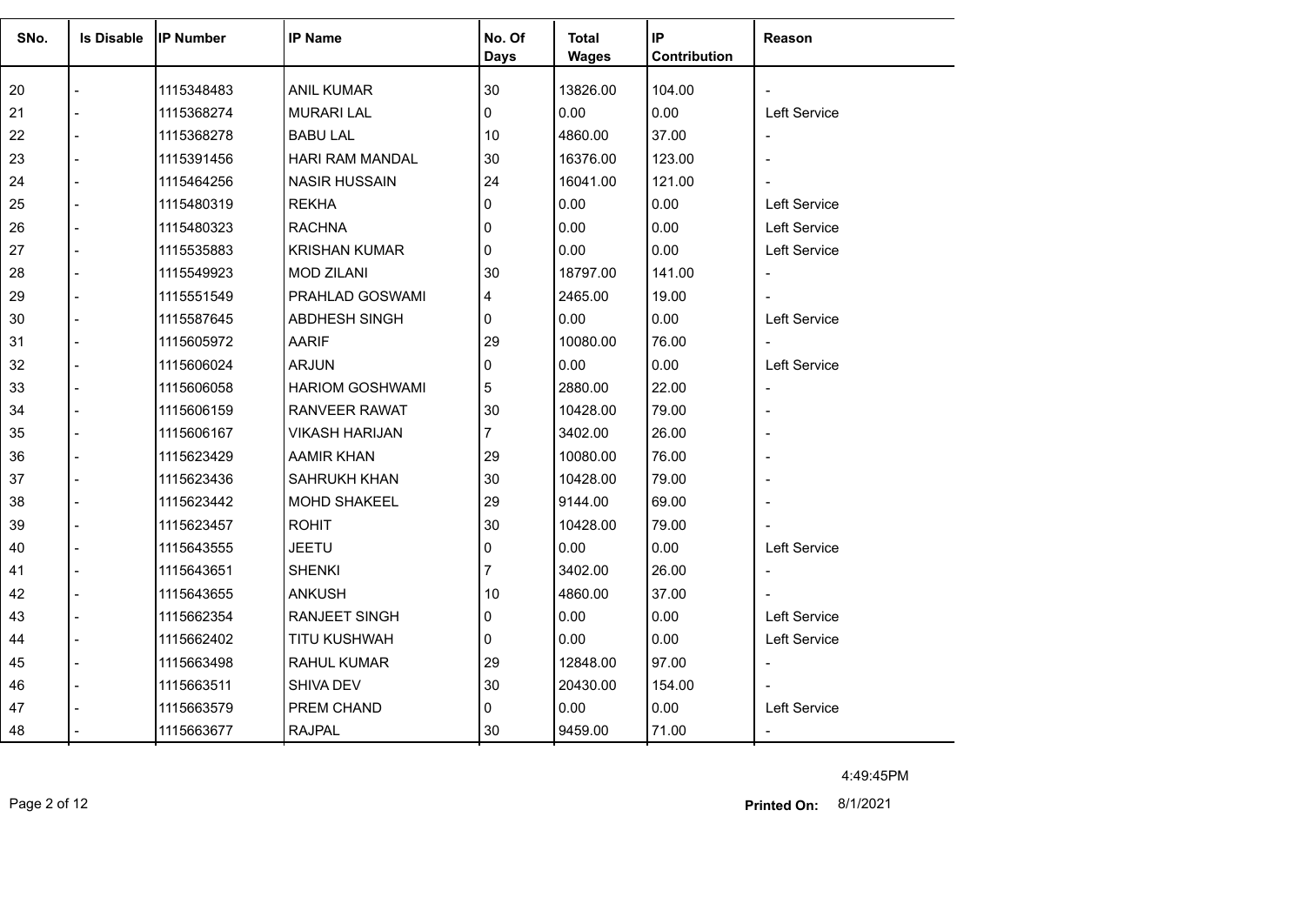| SNo. | <b>Is Disable</b> | <b>IP Number</b> | <b>IP Name</b>        | No. Of       | <b>Total</b> | <b>IP</b>    | Reason                   |
|------|-------------------|------------------|-----------------------|--------------|--------------|--------------|--------------------------|
|      |                   |                  |                       | <b>Days</b>  | <b>Wages</b> | Contribution |                          |
| 49   |                   | 1115663704       | <b>KARAN SINGH</b>    | 30           | 18797.00     | 141.00       | $\overline{\phantom{a}}$ |
| 50   |                   | 1115663712       | <b>JAGDISH BABU</b>   | 30           | 18797.00     | 141.00       |                          |
| 51   |                   | 1115663722       | PINKU KUMAR           | 4            | 2506.00      | 19.00        |                          |
| 52   |                   | 1115663766       | <b>MOHD AFTAB</b>     | 30           | 18797.00     | 141.00       |                          |
| 53   |                   | 1115679479       | <b>AJAY SAHANI</b>    | 0            | 0.00         | 0.00         | Left Service             |
| 54   |                   | 1115679712       | <b>MOH ISHTKHAR</b>   | 11           | 6892.00      | 52.00        | $\mathbf{r}$             |
| 55   |                   | 1115679725       | <b>JUGNU</b>          | 0            | 0.00         | 0.00         | On Leave                 |
| 56   |                   | 1115679728       | <b>DEEPAK KUMAR</b>   | 21           | 13158.00     | 99.00        | $\overline{\phantom{a}}$ |
| 57   |                   | 1115679757       | <b>RAVINDER</b>       | 10           | 4860.00      | 37.00        |                          |
| 58   |                   | 1115679769       | <b>SURESH PAL</b>     | 30           | 13291.00     | 100.00       |                          |
| 59   |                   | 1115679780       | <b>VIVEK KUMAR</b>    | 0            | 0.00         | 0.00         | Left Service             |
| 60   |                   | 1115682475       | <b>KAMAL</b>          | 27           | 16542.00     | 125.00       | $\overline{\phantom{a}}$ |
| 61   |                   | 1115731801       | <b>SAHIL</b>          | 7            | 4856.00      | 37.00        | $\overline{\phantom{0}}$ |
| 62   |                   | 1115731806       | <b>NADEEM</b>         | 27           | 13217.00     | 100.00       |                          |
| 63   |                   | 1115732048       | SANAULLA              | 27           | 18809.00     | 142.00       |                          |
| 64   |                   | 1115751325       | <b>RAVINDER KUMAR</b> | $\mathbf{1}$ | 386.00       | 3.00         |                          |
| 65   |                   | 1115751363       | <b>SANJIV KUMAR</b>   | 30           | 17582.00     | 132.00       |                          |
| 66   |                   | 1115751435       | <b>AASIF</b>          | 25           | 11404.00     | 86.00        |                          |
| 67   |                   | 1115751586       | <b>NOSHAD</b>         | 26           | 13980.00     | 105.00       |                          |
| 68   |                   | 1115751595       | <b>VIJAY KUMAR</b>    | 20           | 10328.00     | 78.00        |                          |
| 69   |                   | 1115751695       | <b>CHANDAR MOHAN</b>  | 9            | 6319.00      | 48.00        |                          |
| 70   |                   | 1115751712       | <b>SONU KUMAR</b>     | 0            | 0.00         | 0.00         | Left Service             |
| 71   |                   | 1115751737       | YOGESH KUMAR          | 14           | 10160.00     | 77.00        | $\overline{\phantom{a}}$ |
| 72   |                   | 1115751875       | <b>JAGMAL</b>         | 29           | 9144.00      | 69.00        |                          |
| 73   |                   | 1115756317       | <b>MANOJ</b>          | 0            | 0.00         | 0.00         | Left Service             |
| 74   |                   | 1115756338       | <b>ROHIT KUMAR</b>    | 0            | 0.00         | 0.00         | Left Service             |
| 75   |                   | 1115762081       | <b>ASHOK UKMAR</b>    | 23           | 11566.00     | 87.00        | $\blacksquare$           |
| 76   |                   | 1115762092       | <b>NIRASH SAHNI</b>   | 0            | 0.00         | 0.00         | Left Service             |
| 77   |                   | 1115762226       | <b>KAMLESH</b>        | 26           | 13134.00     | 99.00        |                          |
|      |                   |                  |                       |              |              |              |                          |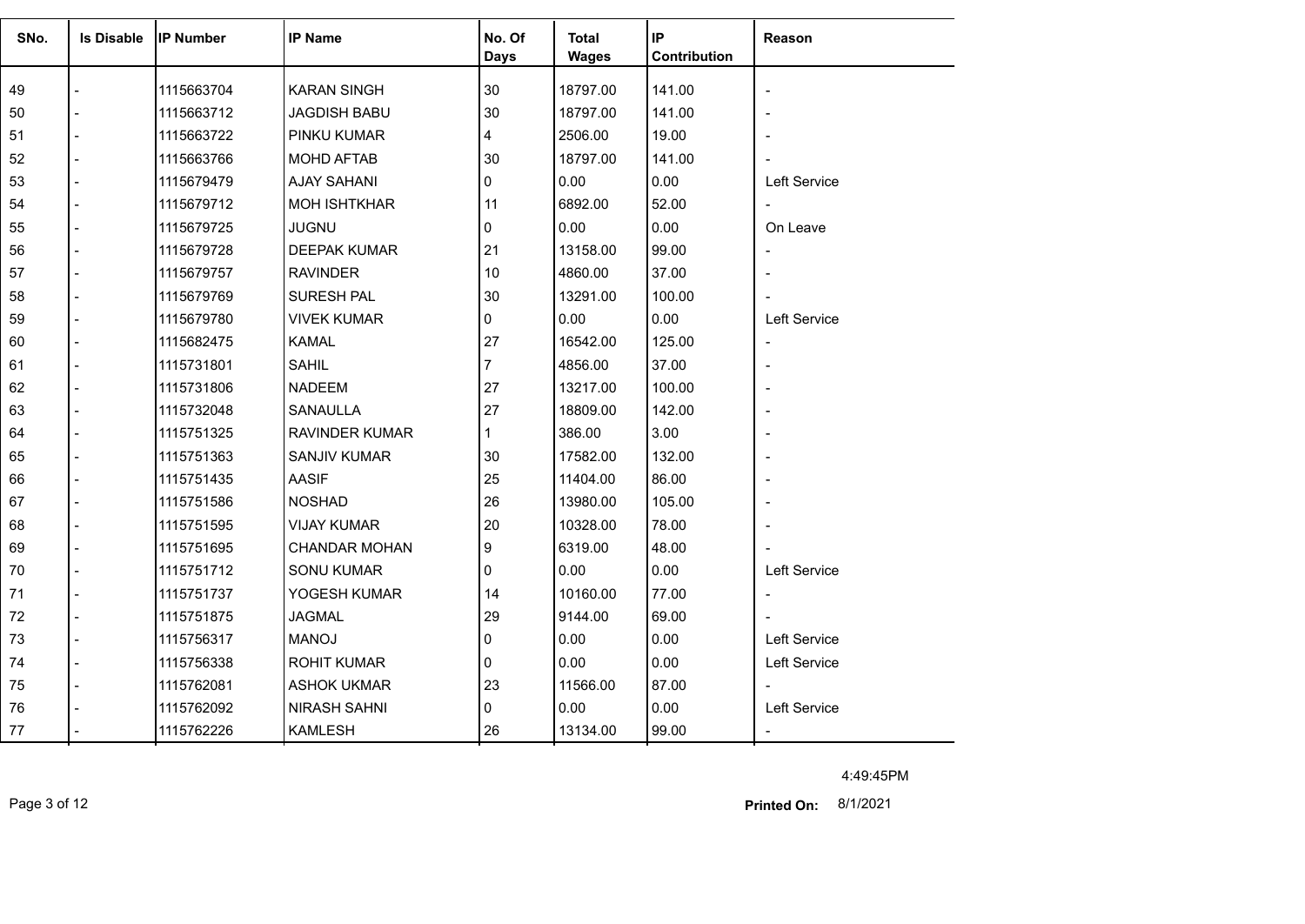| SNo. | <b>Is Disable</b> | <b>IP Number</b> | <b>IP Name</b>         | No. Of<br><b>Days</b> | <b>Total</b><br><b>Wages</b> | IP<br>Contribution | Reason              |
|------|-------------------|------------------|------------------------|-----------------------|------------------------------|--------------------|---------------------|
| 78   |                   | 1115762246       | PRINCE RAJ YADAV       | $\Omega$              | 0.00                         | 0.00               | Left Service        |
| 79   |                   | 1115762320       | <b>MUKESH KUMAR</b>    | 12                    | 6761.00                      | 51.00              |                     |
| 80   |                   | 1115762324       | UTKARSH BHARDWAJ       | 0                     | 0.00                         | 0.00               | Left Service        |
| 81   |                   | 1115762326       | <b>PRABHAT KUMAR</b>   | 26                    | 17104.00                     | 129.00             |                     |
| 82   |                   | 1115768928       | <b>RAHUL KUMAR</b>     | 0                     | 0.00                         | 0.00               | Left Service        |
| 83   |                   | 1115778084       | <b>DEEPAK SAHU</b>     | 30                    | 17120.00                     | 129.00             |                     |
| 84   |                   | 1115778189       | <b>AZAD</b>            | 0                     | 0.00                         | 0.00               | <b>Left Service</b> |
| 85   |                   | 1115778446       | <b>ANIL KUMAR</b>      | 0                     | 0.00                         | 0.00               | <b>Left Service</b> |
| 86   |                   | 1115778511       | <b>MANISH SHARMA</b>   | $\mathbf{0}$          | 0.00                         | 0.00               | Left Service        |
| 87   |                   | 1115778514       | <b>ASHARAM</b>         | 0                     | 0.00                         | 0.00               | Left Service        |
| 88   |                   | 1115778518       | <b>VIJAY KUMAR</b>     | $\mathbf{0}$          | 0.00                         | 0.00               | <b>Left Service</b> |
| 89   |                   | 1115778520       | <b>VIMLESH</b>         | $\Omega$              | 0.00                         | 0.00               | Left Service        |
| 90   |                   | 1115778522       | <b>INDRASAN</b>        | 0                     | 0.00                         | 0.00               | Left Service        |
| 91   |                   | 1115778524       | <b>NIRAJ KUMAR</b>     | 29                    | 16007.00                     | 121.00             |                     |
| 92   |                   | 1115778533       | <b>MOHIT SHARMA</b>    | 0                     | 0.00                         | 0.00               | Left Service        |
| 93   |                   | 1115787649       | <b>GAURAV KUMAR</b>    | 2                     | 1271.00                      | 10.00              |                     |
| 94   |                   | 1115787656       | <b>OMAPAL</b>          | 0                     | 0.00                         | 0.00               | Left Service        |
| 95   |                   | 1115787657       | <b>MOHIT KUMAR</b>     | 0                     | 0.00                         | 0.00               | Left Service        |
| 96   |                   | 1115787697       | PRAMOD KUMAR           | 0                     | 0.00                         | 0.00               | Left Service        |
| 97   |                   | 1115787699       | PRADEEP KUMAR          | 0                     | 0.00                         | 0.00               | Left Service        |
| 98   |                   | 1115787755       | ROHAN RAJ              | 20                    | 12921.00                     | 97.00              |                     |
| 99   |                   | 1115788081       | <b>SAURABH KUMAR</b>   | $\Omega$              | 0.00                         | 0.00               | <b>Left Service</b> |
| 100  |                   | 1115788093       | <b>VINOD KUMAR</b>     | 0                     | 0.00                         | 0.00               | <b>Left Service</b> |
| 101  |                   | 1115788149       | ANIKET                 | 0                     | 0.00                         | 0.00               | Left Service        |
| 102  |                   | 1115788181       | <b>GURU PRASAD</b>     | 0                     | 0.00                         | 0.00               | Left Service        |
| 103  |                   | 1115788184       | MUNEESH KUMAR          | 8                     | 2801.00                      | 21.00              | $\blacksquare$      |
| 104  |                   | 1115795310       | <b>JASKIRAT SINGH</b>  | 30                    | 20000.00                     | 150.00             |                     |
| 105  |                   | 1115796494       | <b>NAVEEN SEHRAWAT</b> | 30                    | 9459.00                      | 71.00              |                     |
| 106  |                   | 1115796497       | <b>MOHD SALEH</b>      | 0                     | 0.00                         | 0.00               | Left Service        |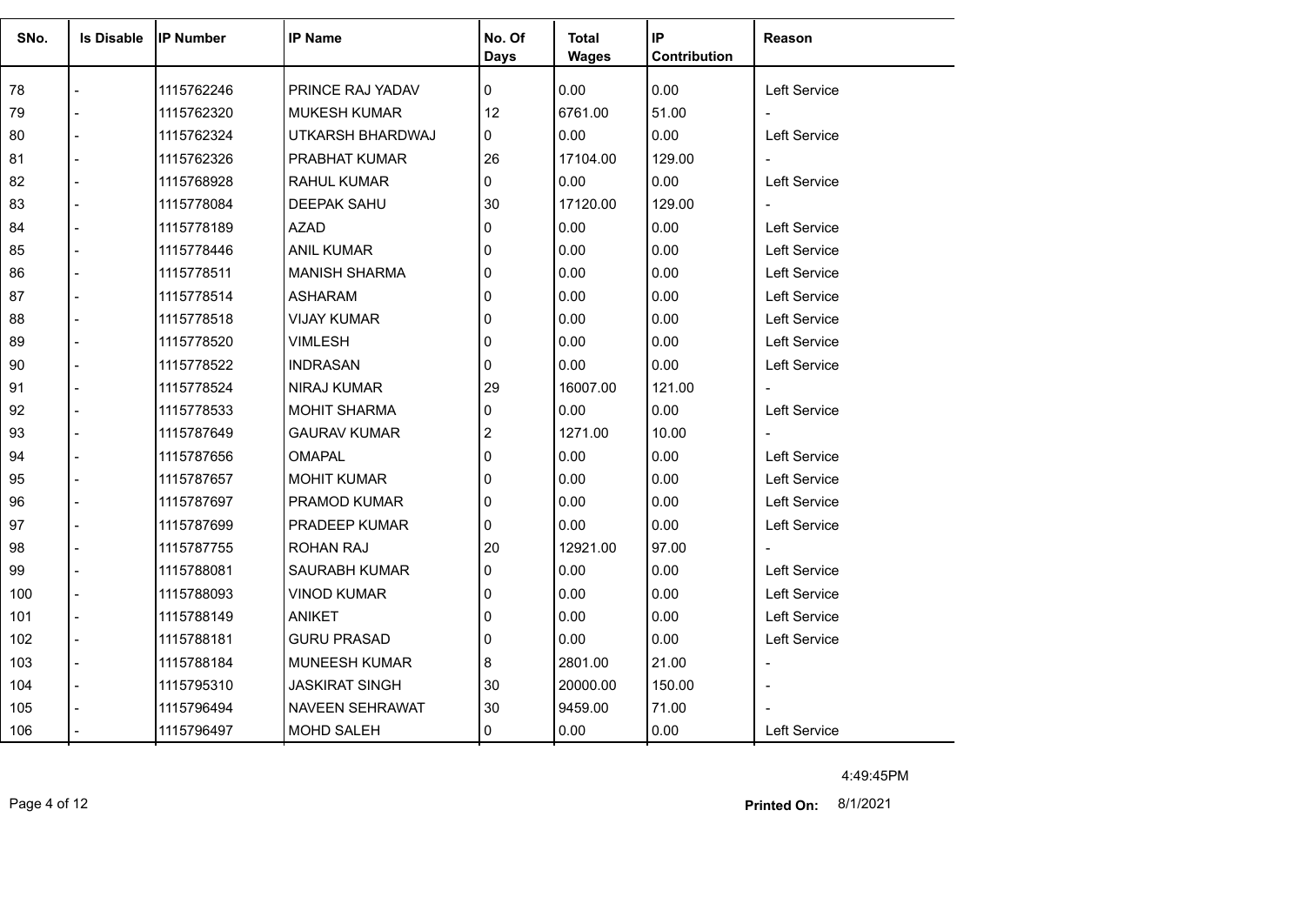| SNo. | <b>Is Disable</b> | <b>IP Number</b> | <b>IP Name</b>          | No. Of       | <b>Total</b> | IP<br>Contribution | Reason                   |
|------|-------------------|------------------|-------------------------|--------------|--------------|--------------------|--------------------------|
|      |                   |                  |                         | <b>Days</b>  | <b>Wages</b> |                    |                          |
| 107  |                   | 1115796526       | AJAY                    | 0            | 0.00         | 0.00               | On Leave                 |
| 108  |                   | 1115796877       | <b>SHIV KUMAR</b>       | $\mathbf 0$  | 0.00         | 0.00               | Left Service             |
| 109  |                   | 1115796890       | <b>SHAHAJAD</b>         | 0            | 0.00         | 0.00               | <b>Left Service</b>      |
| 110  |                   | 1115796891       | <b>SAMIM</b>            | 9            | 3759.00      | 29.00              | $\blacksquare$           |
| 111  | $\overline{a}$    | 1115796895       | SHAHNAWAJ HUSSAIN       | 0            | 0.00         | 0.00               | <b>Left Service</b>      |
| 112  | $\overline{a}$    | 1115796897       | <b>SHYAM KUMAR</b>      | $\mathbf{0}$ | 0.00         | 0.00               | Left Service             |
| 113  |                   | 1115798135       | <b>VIPIN KUMAR</b>      | $\mathbf 0$  | 0.00         | 0.00               | Left Service             |
| 114  | $\overline{a}$    | 1115801741       | <b>ANIL KUMAR</b>       | $\mathbf 0$  | 0.00         | 0.00               | Left Service             |
| 115  | $\overline{a}$    | 1115801762       | ATUL PRATAP SINGH       | $\Omega$     | 0.00         | 0.00               | <b>Left Service</b>      |
| 116  |                   | 1115801772       | <b>SATYAVEER</b>        | $\Omega$     | 0.00         | 0.00               | <b>Left Service</b>      |
| 117  |                   | 1115801793       | PRAVENDRA KUMAR         | 28           | 16473.00     | 124.00             |                          |
| 118  |                   | 1115801795       | <b>MADAN LAL</b>        | 0            | 0.00         | 0.00               | <b>Left Service</b>      |
| 119  | $\overline{a}$    | 1115801798       | <b>DURVIJAY</b>         | $\mathbf{0}$ | 0.00         | 0.00               | Left Service             |
| 120  |                   | 1115801807       | <b>MONU SHARMA</b>      | 30           | 17189.00     | 129.00             |                          |
| 121  |                   | 1115801813       | AKASH YADAV             | $\mathbf{0}$ | 0.00         | 0.00               | Left Service             |
| 122  | $\overline{a}$    | 1115801815       | <b>ABHISHAEK</b>        | $\Omega$     | 0.00         | 0.00               | Left Service             |
| 123  |                   | 1115801822       | <b>RAHUL KUMAR</b>      | $\mathbf 0$  | 0.00         | 0.00               | <b>Left Service</b>      |
|      |                   |                  | <b>CHAUDHARY</b>        |              |              |                    |                          |
| 124  | $\blacksquare$    | 1115801827       | CHANDRIKA               | 10           | 5844.00      | 44.00              | $\overline{\phantom{a}}$ |
| 125  |                   | 1115801831       | SATYAM PRATAP SINGH     | $ 2\rangle$  | 1108.00      | 9.00               |                          |
| 126  |                   | 1115806956       | <b>KULDEEP SHARMA</b>   | 17           | 8779.00      | 66.00              |                          |
| 127  | $\blacksquare$    | 1115807297       | <b>BASANT KUMAR</b>     | $\mathbf{0}$ | 0.00         | 0.00               | Left Service             |
| 128  |                   | 1115809711       | <b>RAMESH KUMAR</b>     | 30           | 18797.00     | 141.00             | $\overline{\phantom{a}}$ |
| 129  |                   | 1115809739       | AJEET KUMAR             | 30           | 18797.00     | 141.00             | $\blacksquare$           |
| 130  |                   | 1115809927       | <b>PUSHPENDER KUMAR</b> | 30           | 18797.00     | 141.00             | $\blacksquare$           |
| 131  | $\overline{a}$    | 1115809967       | RAHUL SONA              | 0            | 0.00         | 0.00               | <b>Left Service</b>      |
| 132  |                   | 1115809991       | <b>DIGAMBER</b>         | $\Omega$     | 0.00         | 0.00               | On Leave                 |
| 133  |                   | 1115810032       | <b>ARUN</b>             | 0            | 0.00         | 0.00               | On Leave                 |
| 134  |                   | 1115810053       | <b>MD GULJAR</b>        | 14           | 6305.00      | 48.00              |                          |
| 135  |                   | 1115810055       | <b>DINESH KUMAR</b>     | 0            | 0.00         | 0.00               | Left Service             |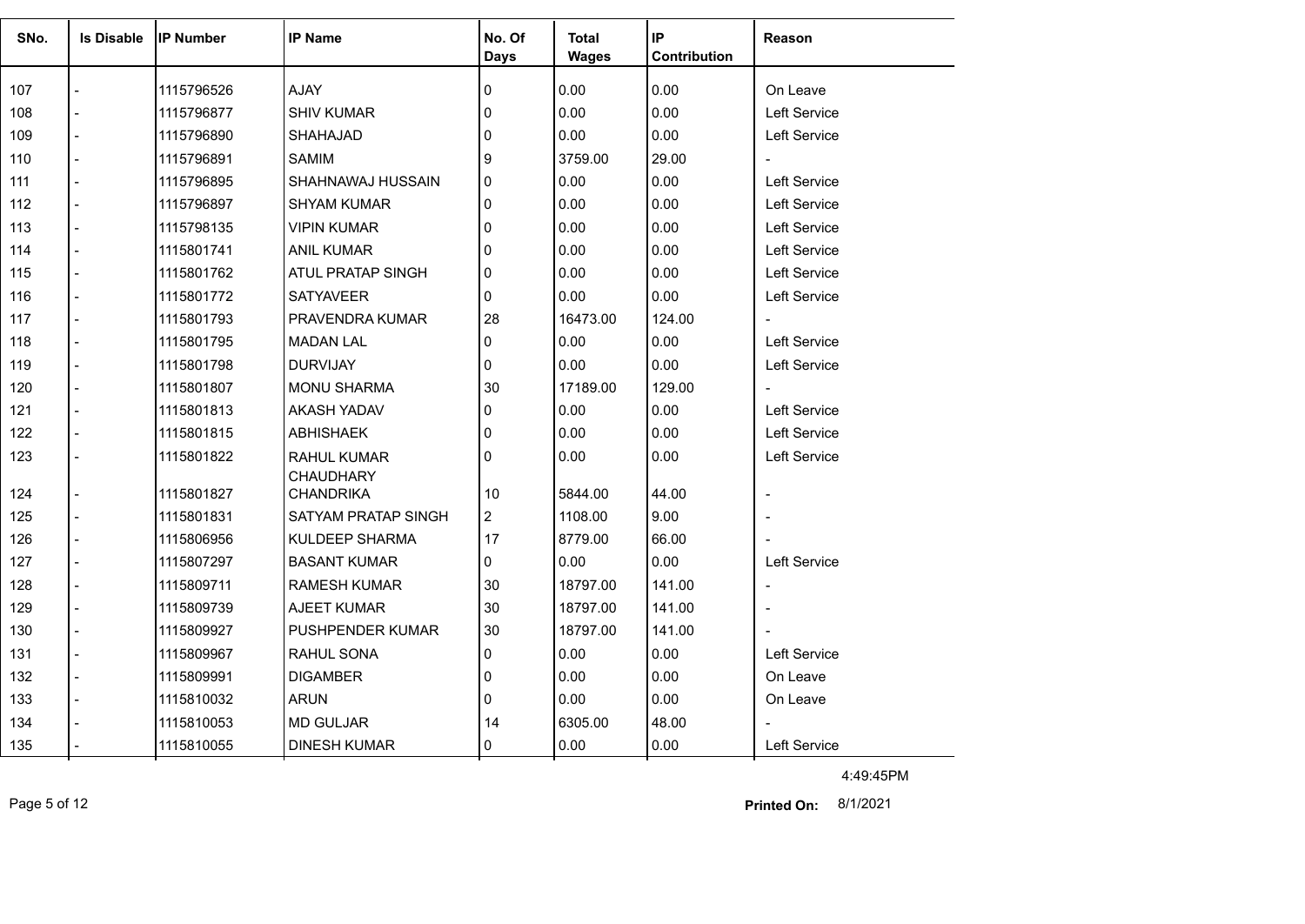| SNo. | <b>Is Disable</b> | <b>IP Number</b> | <b>IP Name</b>      | No. Of<br><b>Days</b> | <b>Total</b><br><b>Wages</b> | IP<br>Contribution | Reason                   |
|------|-------------------|------------------|---------------------|-----------------------|------------------------------|--------------------|--------------------------|
| 136  |                   | 1115810060       | <b>RAVI DAS</b>     | 0                     | 0.00                         | 0.00               | Left Service             |
| 137  |                   | 1115810075       | PANKAJ KUMAR JHA    | 30                    | 18797.00                     | 141.00             | $\overline{\phantom{a}}$ |
| 138  |                   | 1115810111       | <b>DEEPAK</b>       | 5                     | 2430.00                      | 19.00              | $\blacksquare$           |
| 139  |                   | 1115810118       | MONU YADAV          | 8                     | 2335.00                      | 18.00              |                          |
| 140  |                   | 1115810619       | RANJEET SINGH       | 30                    | 18797.00                     | 141.00             |                          |
| 141  |                   | 1115811058       | <b>NITESH SINGH</b> | 30                    | 20430.00                     | 154.00             | $\overline{\phantom{a}}$ |
| 142  |                   | 1115811164       | <b>HONEY KUMAR</b>  | 15                    | 4590.00                      | 35.00              |                          |
| 143  | $\overline{a}$    | 1115811197       | <b>ARJUN KUMAR</b>  | 20                    | 10328.00                     | 78.00              |                          |
| 144  | $\overline{a}$    | 1115811202       | RAJESH MANDAL       | 20                    | 10328.00                     | 78.00              |                          |
| 145  |                   | 1115811212       | SHAILESH DAS        | 0                     | 0.00                         | 0.00               | Left Service             |
| 146  |                   | 1115811225       | RAJNI SHARMA        | 20                    | 10328.00                     | 78.00              | $\overline{\phantom{a}}$ |
| 147  |                   | 1115811229       | SHARDA KUMARI       | 20                    | 10328.00                     | 78.00              |                          |
| 148  |                   | 1115811238       | <b>SUNNY</b>        | 20                    | 10328.00                     | 78.00              |                          |
| 149  |                   | 1115811241       | SACHIN KUMAR        | 0                     | 0.00                         | 0.00               | Left Service             |
| 150  |                   | 1115811250       | SANTOSH VANSHKAR    | 10                    | 3153.00                      | 24.00              | $\blacksquare$           |
| 151  |                   | 1115811251       | <b>NAZIR ALI</b>    | 10                    | 3153.00                      | 24.00              | $\blacksquare$           |
| 152  |                   | 1115811254       | SABITA MAHATO       | 10                    | 3153.00                      | 24.00              |                          |
| 153  | $\overline{a}$    | 1115811256       | <b>RUMA KHATUN</b>  | 0                     | 0.00                         | 0.00               | Left Service             |
| 154  |                   | 1115811261       | <b>AMAR NATH</b>    | 10                    | 3153.00                      | 24.00              |                          |
| 155  |                   | 1115811367       | <b>SHIV PRASAD</b>  | 0                     | 0.00                         | 0.00               | Left Service             |
| 156  |                   | 1115811395       | MANOJ KUMAR         | 10                    | 5164.00                      | 39.00              | $\overline{\phantom{a}}$ |
| 157  |                   | 1115811403       | <b>RAMAKANT</b>     | 20                    | 10328.00                     | 78.00              |                          |
| 158  |                   | 1115811412       | <b>NEERAJ</b>       | 20                    | 10328.00                     | 78.00              |                          |
| 159  |                   | 1115811420       | SULENDRA LOHARA     | 0                     | 0.00                         | 0.00               | On Leave                 |
| 160  | $\overline{a}$    | 1115811454       | <b>ASHU</b>         | 2                     | 1033.00                      | 8.00               | $\blacksquare$           |
| 161  | $\blacksquare$    | 1115811791       | <b>SACHIN</b>       | 15                    | 4590.00                      | 35.00              |                          |
| 162  |                   | 1115811795       | <b>SURJIT KAUR</b>  | 10                    | 3060.00                      | 23.00              |                          |
| 163  |                   | 1115811804       | <b>RAKESH</b>       | 20                    | 10328.00                     | 78.00              |                          |
| 164  |                   | 1115811872       | SAURABH KUMAR       | 30                    | 13291.00                     | 100.00             |                          |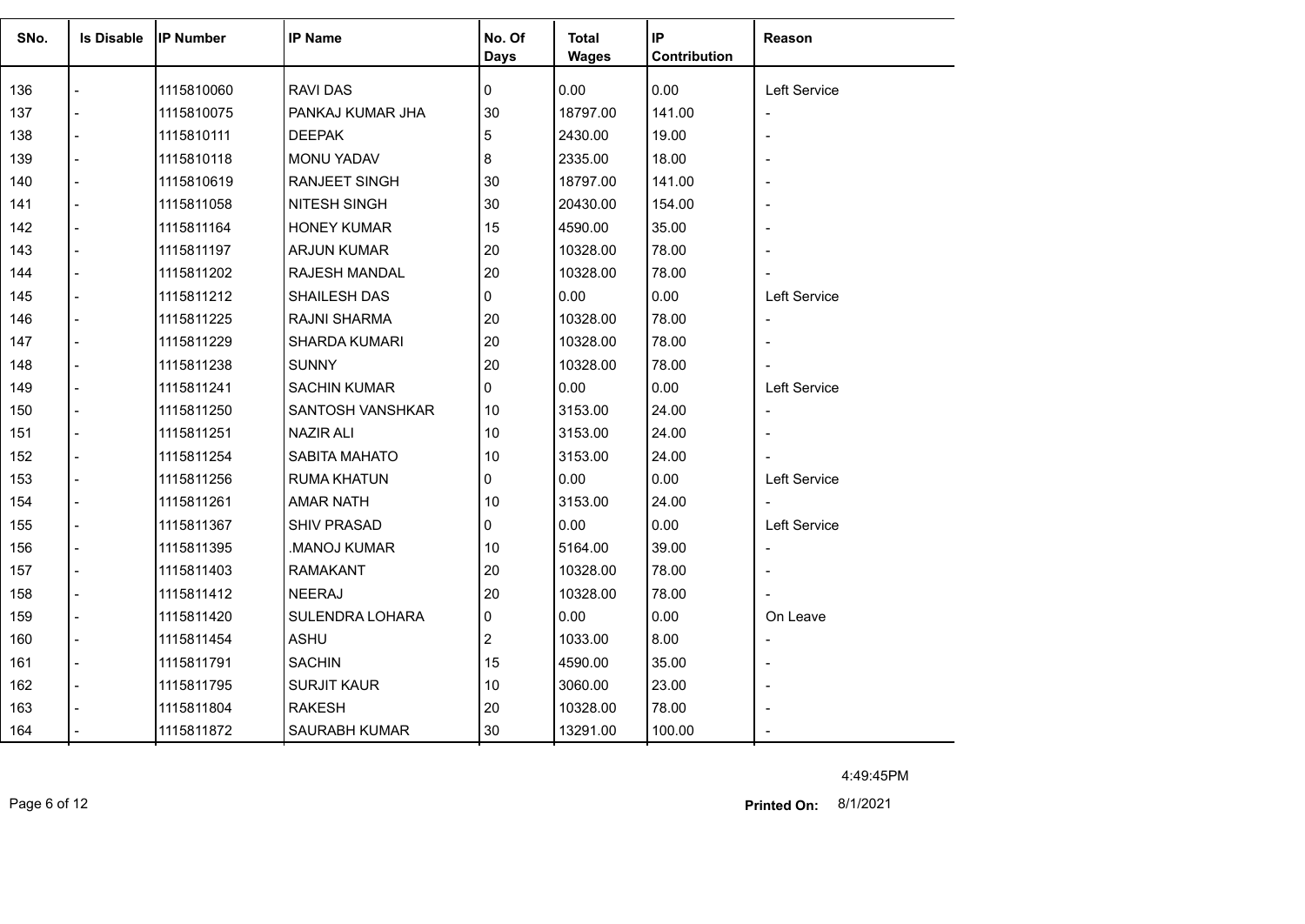| SNo. | <b>Is Disable</b> | <b>IP Number</b> | <b>IP Name</b>                         | No. Of<br><b>Days</b> | <b>Total</b><br><b>Wages</b> | IP<br>Contribution | <b>Reason</b>            |
|------|-------------------|------------------|----------------------------------------|-----------------------|------------------------------|--------------------|--------------------------|
| 165  |                   | 1115812504       | <b>SACHIN KUMAR</b>                    | 0                     | 0.00                         | 0.00               | <b>Left Service</b>      |
| 166  |                   |                  |                                        | $\overline{2}$        | 1347.00                      | 11.00              |                          |
|      | $\overline{a}$    | 1115812506       | <b>NEERAJ KUMAR</b>                    |                       | 0.00                         |                    |                          |
| 167  |                   | 1115812507       | <b>MUKESH KUMAR</b>                    | $\mathbf{0}$          |                              | 0.00               | Left Service             |
| 168  |                   | 1115812513       | <b>SHIVAM GANGWAR</b>                  | $\Omega$              | 0.00                         | 0.00               | <b>Left Service</b>      |
| 169  |                   | 1115812520       | UMA CHARAN                             | $\mathbf{0}$          | 0.00                         | 0.00               | <b>Left Service</b>      |
| 170  |                   | 1115815846       | <b>SATISH KUMAR</b>                    | 0                     | 0.00                         | 0.00               | Left Service             |
| 171  |                   | 1115815856       | <b>AMIT KUMAR</b>                      | 18                    | 9684.00                      | 73.00              | $\overline{\phantom{a}}$ |
| 172  |                   | 1115822059       | <b>SITA RAM</b>                        | 10                    | 6266.00                      | 47.00              |                          |
| 173  |                   | 1115827301       | <b>PREM KUMAR</b>                      | 0                     | 0.00                         | 0.00               | <b>Left Service</b>      |
| 174  | $\overline{a}$    | 1115827698       | <b>VIJAY</b>                           | 10                    | 3060.00                      | 23.00              | $\blacksquare$           |
| 175  | $\overline{a}$    | 1115827716       | <b>RAVI</b>                            | 0                     | 0.00                         | 0.00               | On Leave                 |
| 176  |                   | 1115827735       | <b>HARSH</b>                           | $\mathbf{0}$          | 0.00                         | 0.00               | <b>Left Service</b>      |
| 177  |                   | 1115827744       | <b>VIKASH</b>                          | $\mathbf{0}$          | 0.00                         | 0.00               | Left Service             |
| 178  |                   | 1115827787       | MANOJ KASHYAP                          | 9                     | 4374.00                      | 33.00              |                          |
| 179  |                   | 1115827816       | ASHA RANI DIWAKAR                      | 0                     | 0.00                         | 0.00               | Left Service             |
| 180  |                   | 1115827825       | <b>PRAMOD KUMAR</b>                    | 5                     | 2430.00                      | 19.00              |                          |
| 181  | $\overline{a}$    | 1115827863       | RAVI KUMAR                             | $\mathbf{0}$          | 0.00                         | 0.00               | On Leave                 |
| 182  | $\overline{a}$    | 1115831495       | KANDASWAMI                             | 0                     | 0.00                         | 0.00               | On Leave                 |
| 183  |                   | 1115834273       | <b>SHRVAN KUMAR</b>                    | $\mathbf{0}$          | 0.00                         | 0.00               | Left Service             |
| 184  |                   | 1115834274       | <b>SOURAV KUMAR</b>                    | $\mathbf{0}$          | 0.00                         | 0.00               | <b>Left Service</b>      |
| 185  |                   | 1115834276       | <b>RINKU YADAV</b>                     | $\Omega$              | 0.00                         | 0.00               | <b>Left Service</b>      |
| 186  |                   | 1115834278       | <b>SUDHAKAR</b>                        | 0                     | 0.00                         | 0.00               | <b>Left Service</b>      |
| 187  |                   | 1115834281       | <b>DEVENDRA KUMAR</b><br><b>SAHANI</b> | $\mathbf{0}$          | 0.00                         | 0.00               | Left Service             |
| 188  |                   | 1115834283       | <b>DEEPAK KUMAR</b>                    | 0                     | 0.00                         | 0.00               | Left Service             |
| 189  |                   | 1115834286       | <b>SHUBHAM TIWARI</b>                  | $\mathbf{0}$          | 0.00                         | 0.00               | <b>Left Service</b>      |
| 190  | $\overline{a}$    | 1115834288       | <b>PUNEET KUMAR</b>                    | $\mathbf{0}$          | 0.00                         | 0.00               | <b>Left Service</b>      |
| 191  | $\overline{a}$    | 1115834296       | <b>MUKESH PRATAP SINGH</b>             | 27                    | 15924.00                     | 120.00             |                          |
| 192  |                   | 1115834299       | <b>GOVARDHAN SINGH</b>                 | 0                     | 0.00                         | 0.00               | <b>Left Service</b>      |
| 193  |                   | 1115834301       | PRINCE KUMAR                           | $\mathbf{0}$          | 0.00                         | 0.00               | Left Service             |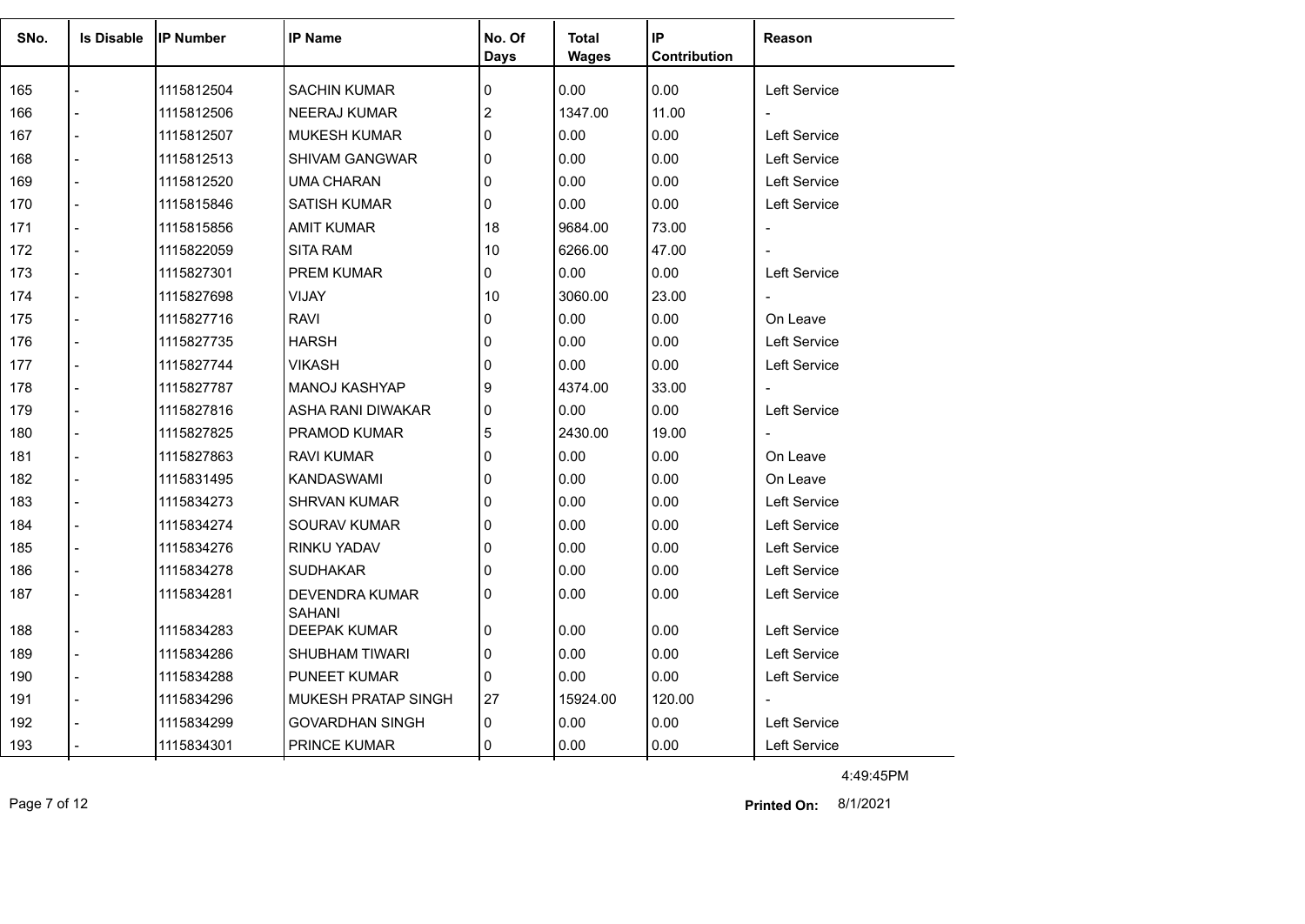| SNo. | <b>Is Disable</b> | <b>IP Number</b> | <b>IP Name</b>                         | No. Of<br><b>Days</b> | Total<br><b>Wages</b> | IP<br>Contribution | <b>Reason</b>       |
|------|-------------------|------------------|----------------------------------------|-----------------------|-----------------------|--------------------|---------------------|
| 194  |                   | 1115834305       | <b>RAHUL KUMAR</b>                     | $\mathbf 0$           | 0.00                  | 0.00               | Left Service        |
| 195  |                   | 1115834308       | SADDAM HUSSAIN                         | $\mathbf{0}$          | 0.00                  | 0.00               | <b>Left Service</b> |
| 196  |                   | 1115834325       | <b>JITENDRA</b>                        | $\mathbf{0}$          | 0.00                  | 0.00               | <b>Left Service</b> |
| 197  |                   | 1115834329       | DHARMENDRA KUMAR                       | $\mathbf{0}$          | 0.00                  | 0.00               | <b>Left Service</b> |
| 198  |                   | 1115834336       | <b>BHAGAVAN DAS</b>                    | $\mathbf 0$           | 0.00                  | 0.00               | Left Service        |
| 199  |                   |                  | <b>VIKASH KUMAR</b>                    | $\mathbf{0}$          | 0.00                  | 0.00               |                     |
|      |                   | 1115834342       |                                        |                       | 0.00                  |                    | <b>Left Service</b> |
| 200  |                   | 1115834348       | <b>SUKHRAM</b>                         | 0                     |                       | 0.00               | Left Service        |
| 201  |                   | 1115834350       | AKASH SHARMA                           | 0                     | 0.00                  | 0.00               | <b>Left Service</b> |
| 202  |                   | 1115836062       | <b>MAHANT PRASAD</b>                   | 30                    | 13511.00              | 102.00             |                     |
| 203  |                   | 1115836067       | RAJA SHARMA                            | 0                     | 0.00                  | 0.00               | On Leave            |
| 204  |                   | 1115836075       | <b>BHIM SEN</b>                        | 15                    | 7291.00               | 55.00              | $\blacksquare$      |
| 205  |                   | 1115836081       | <b>RAKESH</b>                          | 0                     | 0.00                  | 0.00               | On Leave            |
| 206  | $\overline{a}$    | 1115836096       | PAWAN KUMAR                            | 0                     | 0.00                  | 0.00               | On Leave            |
| 207  |                   | 1115836127       | <b>SURAJ</b>                           | 3                     | 1458.00               | 11.00              | $\blacksquare$      |
| 208  |                   | 1115836160       | <b>RAKESH</b>                          | 10                    | 3060.00               | 23.00              |                     |
| 209  |                   | 1115845452       | <b>MADHAV KUMAR DIKSHIT</b>            | $\mathbf{0}$          | 0.00                  | 0.00               | <b>Left Service</b> |
| 210  |                   | 1115845464       | <b>MAHESH GUPTA</b>                    | $\mathbf{0}$          | 0.00                  | 0.00               | <b>Left Service</b> |
| 211  | $\overline{a}$    | 1115845477       | RUBEEN HUSSAIN                         | $\mathbf{0}$          | 0.00                  | 0.00               | Left Service        |
| 212  |                   | 1115845490       | <b>HIMANSHU PRATAP</b><br><b>SINGH</b> | 0                     | 0.00                  | 0.00               | Left Service        |
| 213  | $\overline{a}$    | 1115845677       | SOVIND KUMAR                           | 0                     | 0.00                  | 0.00               | <b>Left Service</b> |
| 214  |                   | 1115845698       | <b>VIJAY KIRAR</b>                     | $\mathbf{0}$          | 0.00                  | 0.00               | Left Service        |
| 215  |                   | 1115845703       | <b>SHAD</b>                            | 0                     | 0.00                  | 0.00               | Left Service        |
| 216  |                   | 1115845721       | <b>SAHIL</b>                           | 0                     | 0.00                  | 0.00               | Left Service        |
| 217  |                   | 1115845729       | <b>SARUK</b>                           | 0                     | 0.00                  | 0.00               | <b>Left Service</b> |
| 218  |                   | 1115845772       | <b>MOHIT</b>                           | 0                     | 0.00                  | 0.00               | Left Service        |
| 219  |                   | 1115845797       | <b>SUDHIR</b>                          | $\mathbf{0}$          | 0.00                  | 0.00               | Left Service        |
| 220  |                   | 1115845798       | <b>UMESH KUMAR</b>                     | $\mathbf{0}$          | 0.00                  | 0.00               | Left Service        |
| 221  |                   | 1115845801       | DHARMENDRA KUMAR                       | 0                     | 0.00                  | 0.00               | <b>Left Service</b> |
| 222  |                   | 1115845803       | <b>MOHABBAT</b>                        | 0                     | 0.00                  | 0.00               | Left Service        |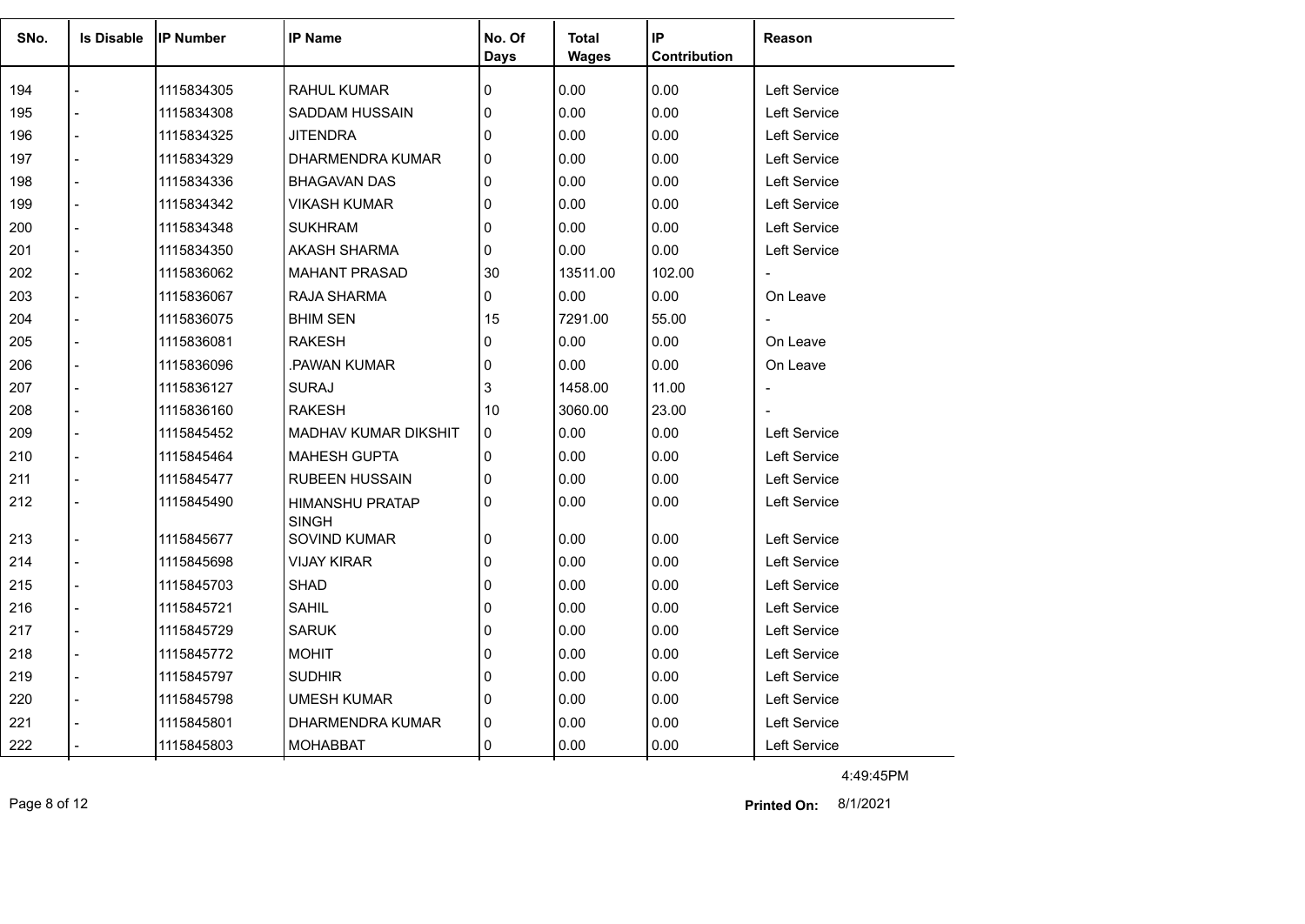| SNo. | <b>Is Disable</b> | <b>IP Number</b> | <b>IP Name</b>                  | No. Of<br><b>Days</b> | <b>Total</b><br><b>Wages</b> | IP<br>Contribution | Reason              |
|------|-------------------|------------------|---------------------------------|-----------------------|------------------------------|--------------------|---------------------|
| 223  |                   | 1115845804       | <b>AADIL</b>                    | 0                     | 0.00                         | 0.00               | <b>Left Service</b> |
| 224  |                   | 1115845808       | <b>RAM SWAROOP</b>              | 13                    | 8569.00                      | 65.00              |                     |
| 225  |                   | 1115845810       | RAHUL YADAV                     | 0                     | 0.00                         | 0.00               | <b>Left Service</b> |
| 226  |                   | 1115845812       | <b>AVESH</b>                    | 0                     | 0.00                         | 0.00               | <b>Left Service</b> |
| 227  |                   | 1115845814       | PANKAJ SHARMA                   | 0                     | 0.00                         | 0.00               | <b>Left Service</b> |
| 228  |                   | 1115845818       | <b>MANOJ KUMAR</b>              | 0                     | 0.00                         | 0.00               | Left Service        |
| 229  |                   | 1115845820       | RAVINDRA KUMAR<br><b>SAHANI</b> | 0                     | 0.00                         | 0.00               | Left Service        |
| 230  |                   | 1115845823       | PREM PRAKASH DIXIT              | 0                     | 0.00                         | 0.00               | Left Service        |
| 231  |                   | 1115845839       | <b>RAJBIR</b>                   | 0                     | 0.00                         | 0.00               | Left Service        |
| 232  |                   | 1115847588       | <b>SUBHASH</b>                  | 0                     | 0.00                         | 0.00               | Left Service        |
| 233  |                   | 1115847761       | <b>MD SADDAM</b>                | 30                    | 18797.00                     | 141.00             | $\blacksquare$      |
| 234  |                   | 1115857941       | <b>ANIL KUMAR</b>               | 26                    | 12933.00                     | 97.00              | $\overline{a}$      |
| 235  |                   | 1115857942       | <b>SHIVPAL</b>                  | 0                     | 0.00                         | 0.00               | <b>Left Service</b> |
| 236  |                   | 1115858415       | <b>SHIVDAYAL</b>                | 0                     | 0.00                         | 0.00               | <b>Left Service</b> |
| 237  |                   | 1115858416       | <b>RAJNESH KUMAR</b>            | 0                     | 0.00                         | 0.00               | <b>Left Service</b> |
| 238  |                   | 1115858417       | <b>GAURAV SINGH</b>             | 0                     | 0.00                         | 0.00               | <b>Left Service</b> |
| 239  |                   | 1115858419       | <b>PRAVEEN PRATAP SINGH</b>     | 0                     | 0.00                         | 0.00               | <b>Left Service</b> |
| 240  |                   | 1115858420       | <b>RAHUL KUMAR SINGH</b>        | 0                     | 0.00                         | 0.00               | Left Service        |
| 241  |                   | 1115858422       | <b>ARAVIND KUMAR</b>            | 0                     | 0.00                         | 0.00               | Left Service        |
| 242  |                   | 1115858423       | DHARMENDRA KUMAR                | $\Omega$              | 0.00                         | 0.00               | Left Service        |
| 243  |                   | 1115858425       | <b>DURGA PRASAD</b>             | 0                     | 0.00                         | 0.00               | <b>Left Service</b> |
| 244  |                   | 1115858426       | <b>MOHAR SINGH</b>              | 0                     | 0.00                         | 0.00               | <b>Left Service</b> |
| 245  |                   | 1115858427       | SHIVJANAM CHOUDHARY             | 0                     | 0.00                         | 0.00               | <b>Left Service</b> |
| 246  |                   | 1115858428       | <b>BRAJESH KUMAR</b>            | 0                     | 0.00                         | 0.00               | Left Service        |
| 247  |                   | 1115858437       | <b>UTTAM KUMAR</b>              | 0                     | 0.00                         | 0.00               | <b>Left Service</b> |
| 248  |                   | 1115858438       | <b>PINTU</b>                    | 0                     | 0.00                         | 0.00               | <b>Left Service</b> |
| 249  |                   | 1115858441       | <b>BIRJESH KUMAR</b>            | 0                     | 0.00                         | 0.00               | <b>Left Service</b> |
| 250  |                   | 1115858442       | <b>JAGVEER</b>                  | 0                     | 0.00                         | 0.00               | <b>Left Service</b> |
| 251  |                   | 1115858492       | SHIVAM SINGH                    | 0                     | 0.00                         | 0.00               | Left Service        |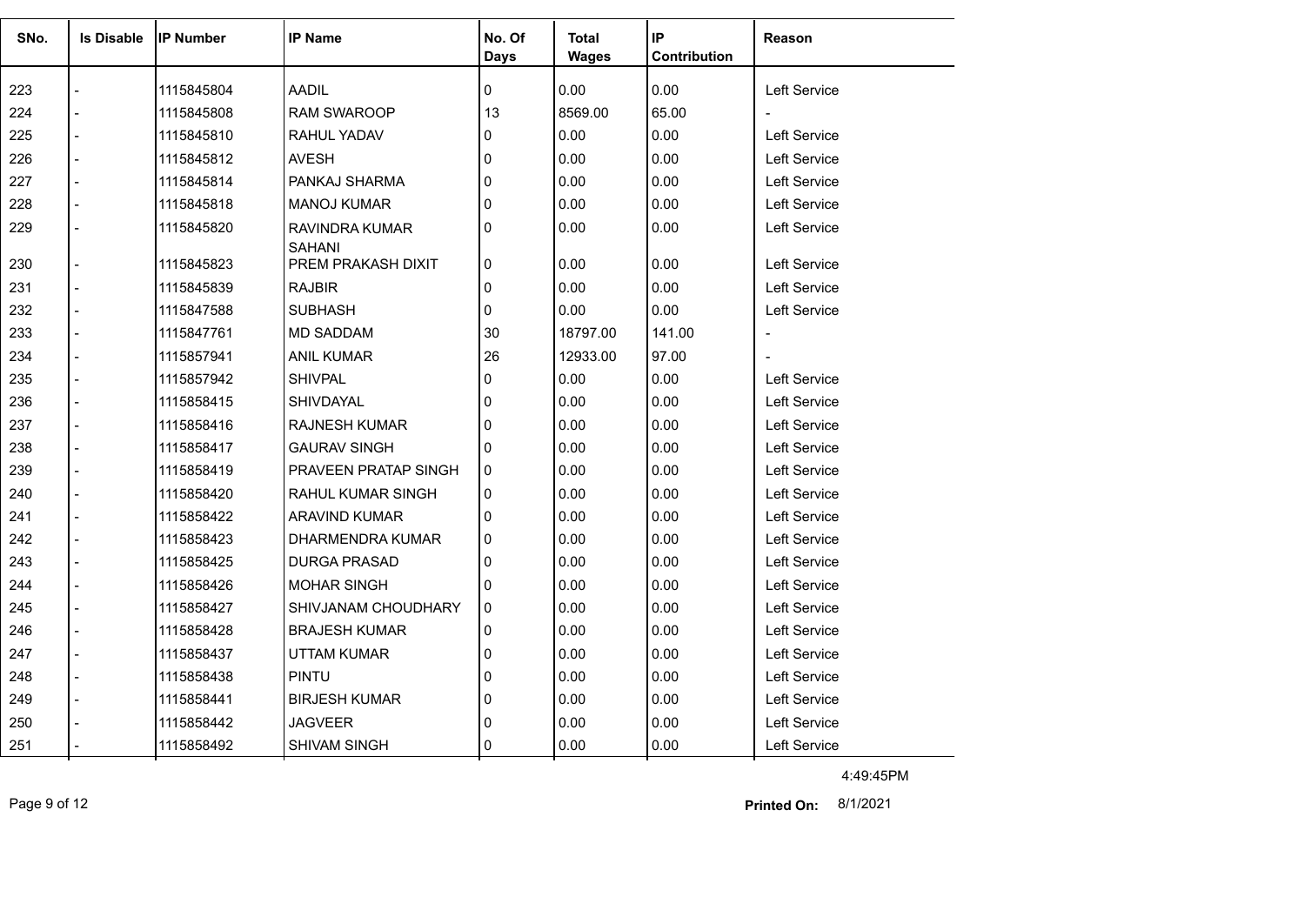| SNo. | <b>Is Disable</b> | <b>IP Number</b> | <b>IP Name</b>        | No. Of<br><b>Days</b> | <b>Total</b><br><b>Wages</b> | IP<br>Contribution | Reason                   |
|------|-------------------|------------------|-----------------------|-----------------------|------------------------------|--------------------|--------------------------|
|      |                   |                  |                       |                       |                              |                    |                          |
| 252  |                   | 1115858494       | <b>MUNNA KUMAR</b>    | 0                     | 0.00                         | 0.00               | Left Service             |
| 253  |                   | 1115858496       | <b>RAKESH KUMAR</b>   | $\mathbf{0}$          | 0.00                         | 0.00               | Left Service             |
| 254  |                   | 1115858497       | PRAVEEN KUMAR         | 0                     | 0.00                         | 0.00               | Left Service             |
| 255  |                   | 1115858498       | <b>JEETO KUMAR</b>    | $\mathbf{0}$          | 0.00                         | 0.00               | Left Service             |
| 256  |                   | 1115876970       | RAJKUMAR SEJWAR       | 16                    | 6291.00                      | 48.00              |                          |
| 257  |                   | 1115876971       | <b>PANKAJ</b>         | 29                    | 13182.00                     | 99.00              |                          |
| 258  |                   | 1115876972       | SARFRAJ               | 26                    | 15769.00                     | 119.00             |                          |
| 259  |                   | 1115876973       | <b>MITHUN</b>         | 16                    | 7358.00                      | 56.00              |                          |
| 260  |                   | 1115876975       | <b>SHIV SINGH</b>     | 10                    | 5499.00                      | 42.00              |                          |
| 261  |                   | 1115876976       | <b>SHAHID</b>         | $\overline{7}$        | 3315.00                      | 25.00              | $\overline{\phantom{a}}$ |
| 262  |                   | 1115876977       | <b>SATYAPRAKASH</b>   | 26                    | 15607.00                     | 118.00             |                          |
| 263  |                   | 1115876978       | <b>AKASH</b>          | 25                    | 18114.00                     | 136.00             |                          |
| 264  |                   | 1115877126       | <b>SURENDRA SINGH</b> | 24                    | 12372.00                     | 93.00              | $\overline{a}$           |
| 265  |                   | 1115877127       | ARBAJ KHAN            | 16                    | 8410.00                      | 64.00              |                          |
| 266  |                   | 1115877129       | <b>SANTOSH</b>        | 27                    | 12050.00                     | 91.00              |                          |
| 267  |                   | 1115877130       | <b>MANKESH</b>        | $\overline{7}$        | 4205.00                      | 32.00              |                          |
| 268  |                   | 1115877131       | SANEEKANT             | 7                     | 4205.00                      | 32.00              |                          |
| 269  |                   | 1115877132       | PURUSHOTTAM GAUTAM    | 28                    | 18033.00                     | 136.00             |                          |
| 270  |                   | 1115877659       | YASIR HASAN           | 25                    | 13020.00                     | 98.00              |                          |
| 271  | $\overline{a}$    | 1115877663       | <b>RAHUL KUMAR</b>    | 28                    | 11645.00                     | 88.00              | $\overline{\phantom{a}}$ |
| 272  |                   | 1115877666       | <b>OMVEER SINGH</b>   | 20                    | 8410.00                      | 64.00              |                          |
| 273  |                   | 1115877668       | <b>SATENDRA KUMAR</b> | 20                    | 8086.00                      | 61.00              |                          |
| 274  |                   | 1115877670       | <b>AKHILESH KUMAR</b> | 26                    | 13100.00                     | 99.00              |                          |
| 275  |                   | 1115877673       | SANDEEP KUMAR         | 28                    | 14718.00                     | 111.00             | $\overline{\phantom{a}}$ |
| 276  | $\overline{a}$    | 1115877676       | <b>WAKEEL</b>         | 16                    | 8410.00                      | 64.00              |                          |
| 277  |                   | 1115877679       | SOURAV KUMAR          | 25                    | 13020.00                     | 98.00              |                          |
| 278  |                   | 1115877681       | SANJEEV KUMAR         | 10                    | 6631.00                      | 50.00              |                          |
| 279  |                   | 1115877683       | <b>BALVEER SINGH</b>  | 25                    | 9543.00                      | 72.00              |                          |
| 280  |                   | 1115877685       | <b>INDRAJEET</b>      | 16                    | 7682.00                      | 58.00              |                          |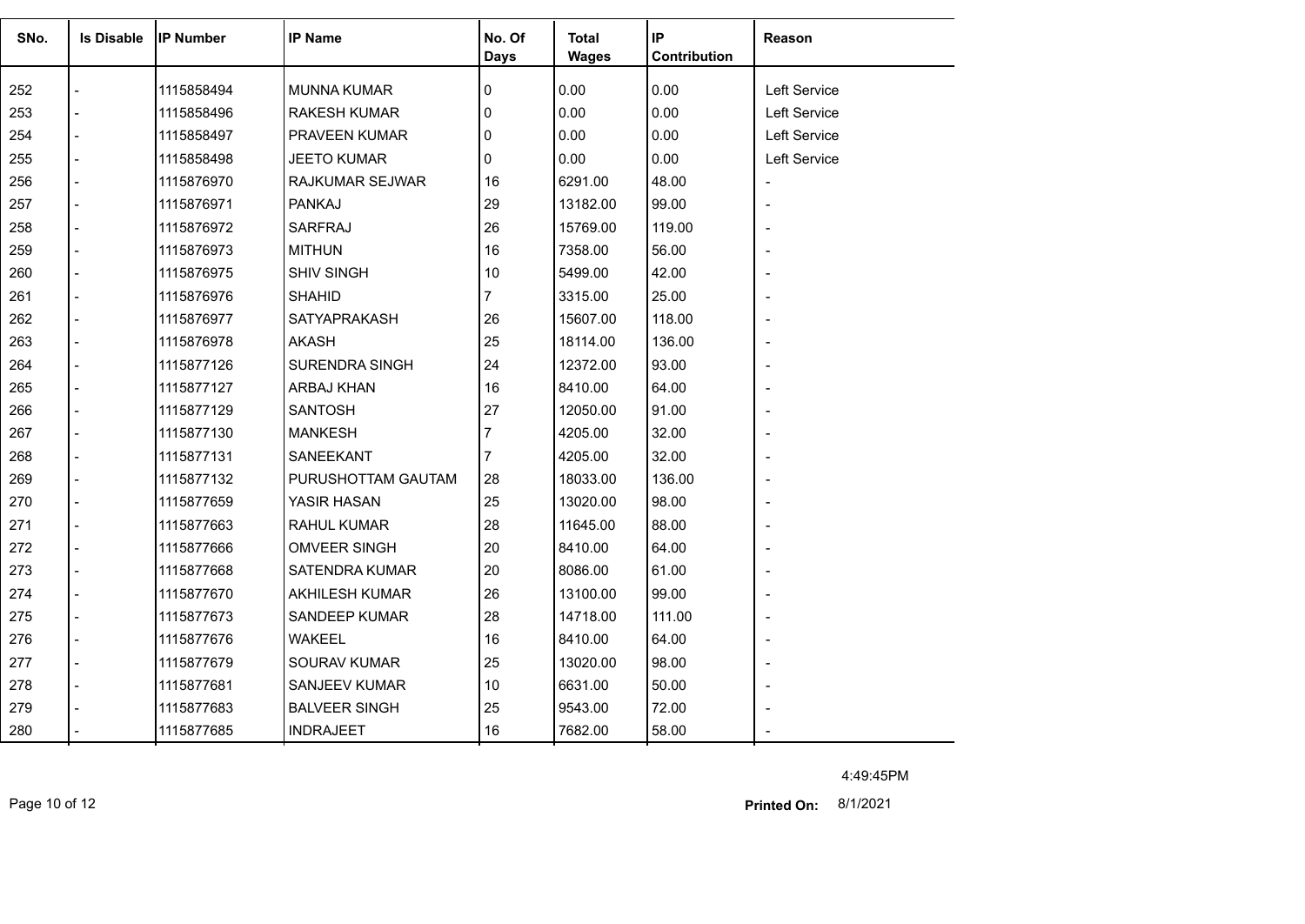| SNo. | <b>Is Disable</b> | <b>IP Number</b> | <b>IP Name</b>                         | No. Of      | Total        | IP           | Reason                   |
|------|-------------------|------------------|----------------------------------------|-------------|--------------|--------------|--------------------------|
|      |                   |                  |                                        | <b>Days</b> | <b>Wages</b> | Contribution |                          |
| 281  |                   | 1115878101       | <b>VIKRAM SINGH</b>                    | 13          | 5661.00      | 43.00        | $\blacksquare$           |
| 282  |                   | 1115878102       | <b>ASHEESH</b>                         | 14          | 7602.00      | 58.00        |                          |
| 283  |                   | 1115878610       | <b>KRISHNA KUMAR</b>                   | 12          | 4852.00      | 37.00        |                          |
| 284  |                   | 1115878613       | <b>ARSAD</b>                           | 25          | 13748.00     | 104.00       |                          |
| 285  |                   | 1115878616       | <b>SUDHAKAR</b>                        | 20          | 9188.00      | 69.00        |                          |
| 286  |                   | 1115878619       | JEETOO KUMAR                           | 18          | 6792.00      | 51.00        |                          |
| 287  |                   | 1115878623       | <b>TARUN KUMAR</b>                     | 15          | 5337.00      | 41.00        | $\overline{\phantom{a}}$ |
| 288  |                   | 1115878629       | <b>DINESH KUMAR</b>                    | 15          | 5337.00      | 41.00        | $\overline{\phantom{a}}$ |
| 289  |                   | 1115878634       | <b>VIVEK KUMAR</b>                     | 9           | 4043.00      | 31.00        |                          |
| 290  |                   | 1115878639       | PAWAN KUMAR                            | 8           | 3558.00      | 27.00        | $\overline{\phantom{a}}$ |
| 291  |                   | 1115878642       | <b>HARISH KUMAR</b>                    | 30          | 13747.00     | 104.00       |                          |
| 292  |                   | 1115878644       | <b>KAMLESH</b>                         | 16          | 8329.00      | 63.00        |                          |
| 293  |                   | 1115880176       | <b>ANURUDDH</b>                        | 20          | 11644.00     | 88.00        |                          |
| 294  |                   | 1115880178       | <b>SALEEM KHAN</b>                     | 16          | 10027.00     | 76.00        |                          |
| 295  |                   | 1115880181       | <b>SANJAY SINGH</b>                    | 13          | 6227.00      | 47.00        | $\blacksquare$           |
| 296  |                   | 1115880183       | <b>HARIKESH KUMAR</b>                  | 18          | 6469.00      | 49.00        |                          |
| 297  |                   | 1115880186       | <b>DASHRATH SINGH</b>                  | 17          | 6365.00      | 48.00        |                          |
| 298  |                   | 1115880190       | <b>SUNIL</b>                           | 22          | 9623.00      | 73.00        |                          |
| 299  |                   | 1115880195       | <b>MAHENDRA SINGH</b>                  | 22          | 9461.00      | 71.00        |                          |
| 300  |                   | 1115880197       | <b>BAHADUR</b>                         | 10          | 3882.00      | 30.00        |                          |
| 301  |                   | 1115880204       | DHIRAJ KUMAR                           | 21          | 8815.00      | 67.00        | $\blacksquare$           |
| 302  |                   | 1115880217       | CHANDN KUMAR RAJAK                     | 21          | 8815.00      | 67.00        | $\blacksquare$           |
| 303  |                   | 1115880220       | <b>MUKESH KUMAR</b>                    | 19          | 8653.00      | 65.00        | $\blacksquare$           |
| 304  |                   | 1115880222       | <b>ABHISHEK KUMAR</b><br><b>TIWARI</b> | 18          | 7844.00      | 59.00        | $\blacksquare$           |
| 305  |                   | 1115880226       | KALYAN                                 | 20          | 10108.00     | 76.00        | $\blacksquare$           |
| 306  | $\blacksquare$    | 1115880231       | <b>MITHUN KUMAR PASWAN</b>             | 20          | 11483.00     | 87.00        | $\blacksquare$           |
| 307  |                   | 1115880233       | SHIVA VISHWAKARMA                      | 20          | 9461.00      | 71.00        | $\overline{\phantom{a}}$ |
| 308  |                   | 1115880237       | <b>VIKRAM SINGH</b>                    | 14          | 6470.00      | 49.00        |                          |
| 309  |                   | 1115880240       | <b>SURAJ KUMAR</b>                     | 12          | 5823.00      | 44.00        |                          |